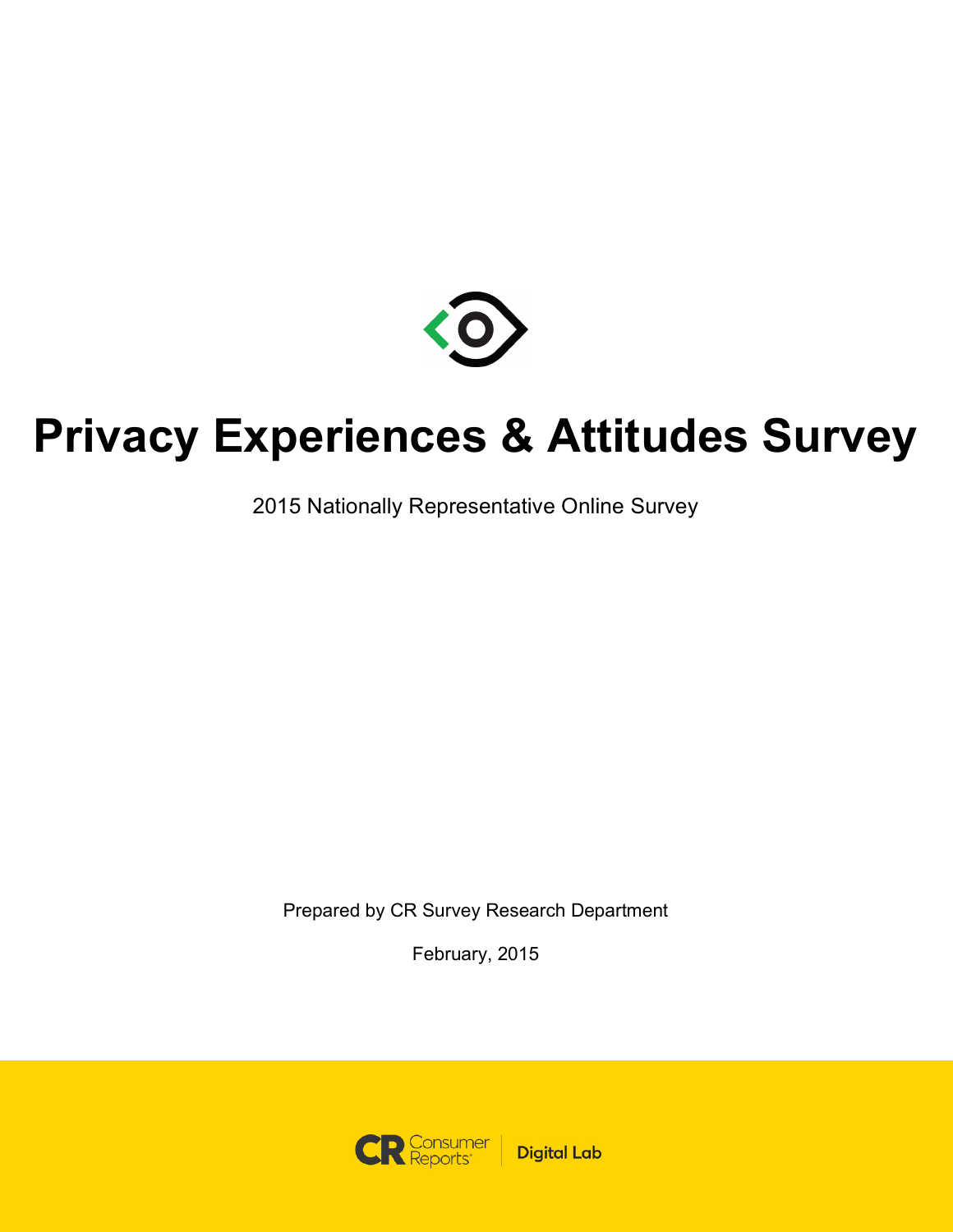# **2015 Consumer Reports Privacy Experiences and Attitudes Survey**

#### **Introduction**

The findings from this survey describe American behaviors, experiences, and attitudes toward current events and trends as they occur online, including internet privacy, cyberbullying, and the continued emergence of smart health and lifestyle monitors. As consumer products and consumers themselves move toward a complete integration with wireless networks, Consumer Reports needs to be there to ensure the best interests of the consumer are represented. The survey was fielded online in January of 2015 to a nationally representative sample of 3,004 Americans.

## **Highlights**

- Most Americans (91%) have access through some medium to the internet, including a device attached to a home internet connection, smartphone, or tablet.
- Within the past year, almost 29% of Americans were told or discovered on their own that their personal information was compromised by a business, agency or organization. For those Americans who were notified of a data breach, breaches came most frequently from brick and mortar retailers (47%) and/or from a bank or financial institution (46%).
- Over one in four Americans (28%) report they store some type of private personal information in the cloud, including documents, financial records, passwords, medical records, and more. Furthermore, about 31% of Americans report that they access their personal health information records online, most commonly through either websites maintained by their doctor (47%) or health insurance company (37%), or through mobile apps (10%).
- One in five smartphone owners have used mobile check deposit within the past year. Using a mobile phone as a ticket for public transportation (14%) and making purchases at retail stores (12%) are the second most common class of financial activities we asked about for which a smartphone was used. Still, 58% of smartphone owners do not commonly make any purchases on their phone, deposit checks, or use their phone as a ticket or pass.
- Only 3% of smartphone owners lost their phone or had it stolen within the past year. Although commonly available at no cost, only 10% of consumers report actively installing software that can remotely erase the content of their smartphones.
- Over half of parents (52%) worry most about their child viewing adult-oriented material while online. Only 4% of parents report that their child has been bullied online in some way.
- Only 10% of Americans have used the emerging wearable devices—such as sleep trackers, smart clothing, smart glasses, wearable activity monitors, or smartwatches—in the past year. A higher percentage of Americans (33%) have some type of device in their home that can be controlled by a smartphone, tablet, or computer.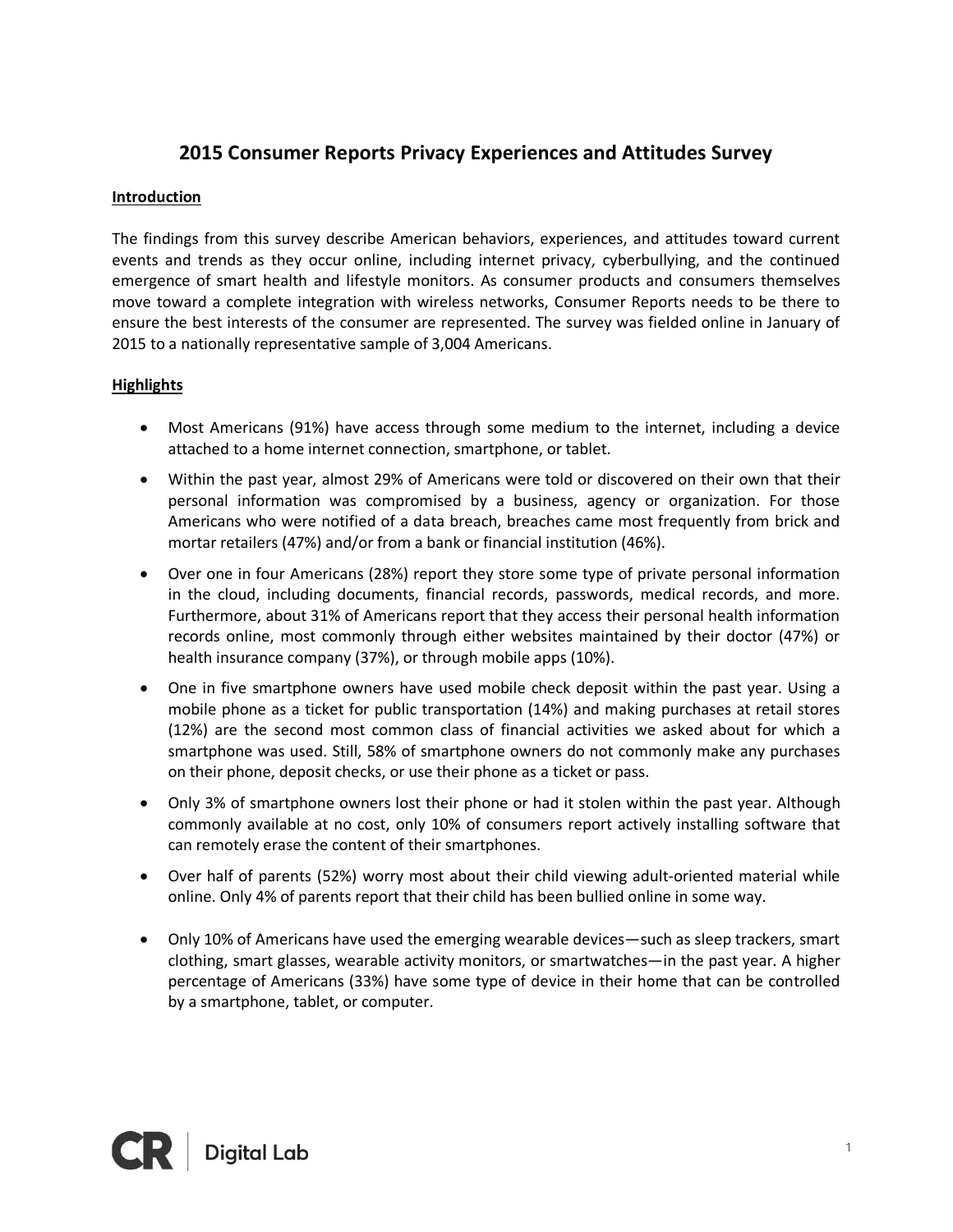### **Findings**

Most Americans (81%) have access to an internet connection in their home, and many Americans are also free to roam outside, with 62% owning a smartphone and 38% owning a tablet. **In fact, only 9% of Americans report not having access to either a home internet connection or at least a smartphone or tablet through which they can likely access the internet**. The near universality of internet connectivity may mean that many populations without it, seniors for example, are at risk for becoming disenfranchised from information and social interaction that has moved online.

The results of the survey are discussed below and organized within the information themes captured by the survey, specifically data security, smartphone safety, social media and cyberbullying, and the smart lifestyle.

#### **Data Security**

2014 has been called "the year of the massive data breach," leaving the information of millions of Americans vulnerable to attack.<sup>1</sup> The number of breaches in 2014 was staggering: over 700 in total, an increase of over 27% from 2013, according to the Identity Theft Resource Center. From credit card numbers and social security numbers to health and financial data, the information stolen has impacted all types of organizations and businesses, including eBay, the Montana Department of Public Health and Human Services, P.F. Chang's, Home Depot, Michaels Stores, Target, and JPMorgan Chase.

In our nationally representative survey, **almost 29% of Americans experienced a situation where they were told or discovered on their own that their personal information was compromised within the past year** (Table 1). One in five Americans were notified of the data breach, specifically by a company, financial institution, government agency, or other organization. Furthermore, about 9% of Americans report that an unauthorized person placed charges on card accounts, while only 3% reported money had been taken from another type of existing account, such as a bank account.

<sup>1</sup> http://www.idtheftcenter.org/ITRC-Surveys-Studies/2014databreaches.html; http://www.pcworld.com/article/2453400/the-biggest-data-breaches-of-2014-so-far.html



 $\overline{a}$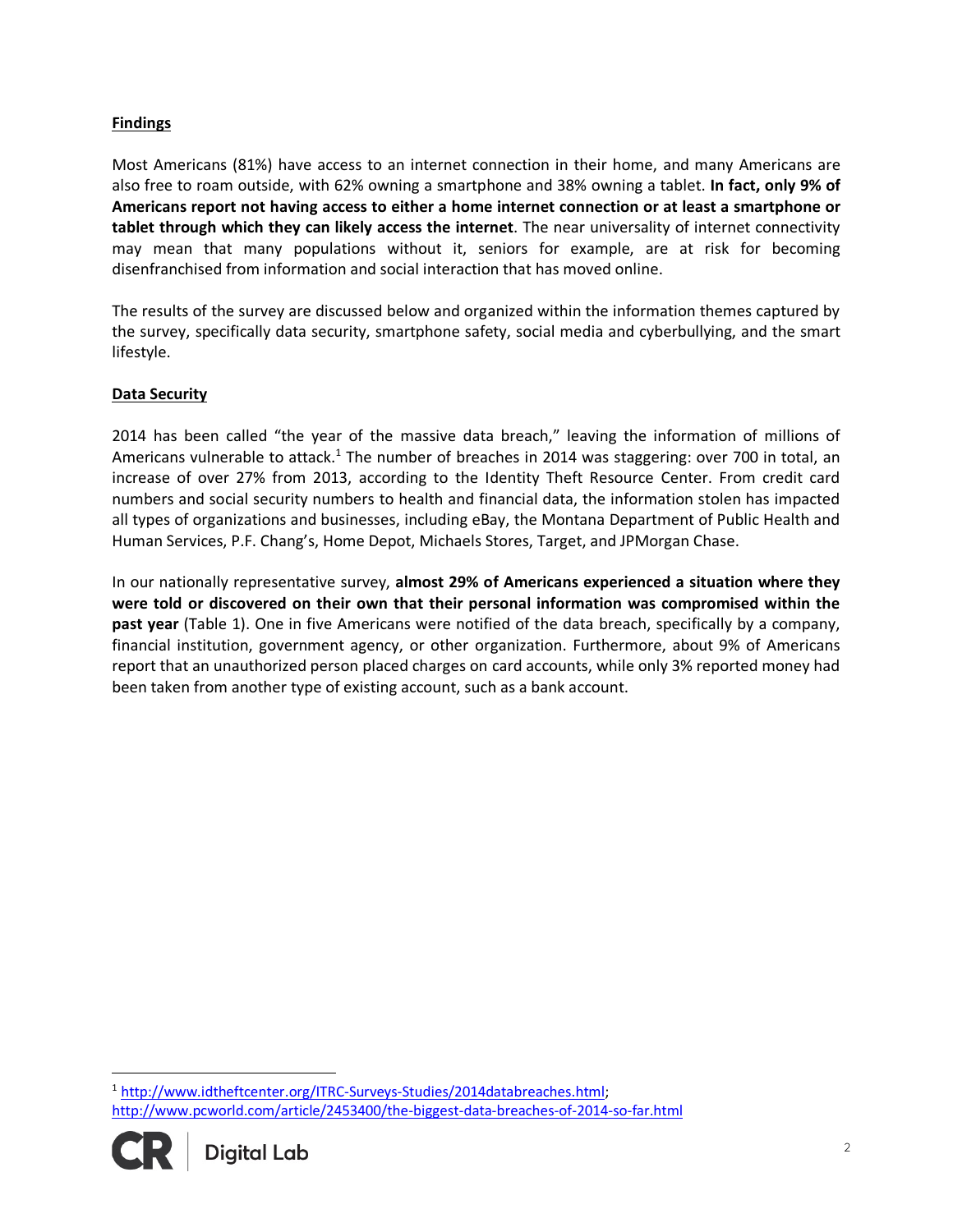| Table 1.                                                                                                                                                                                                                                          |                      |
|---------------------------------------------------------------------------------------------------------------------------------------------------------------------------------------------------------------------------------------------------|----------------------|
| Data Breach Experiences among Americans                                                                                                                                                                                                           |                      |
| <b>Experience</b>                                                                                                                                                                                                                                 | %<br><b>Endorsed</b> |
| I was notified by a company, financial institution, government agency, or other<br>organization that my personal information was possibly part of a data breach                                                                                   | 20%                  |
| An unauthorized person placed charges on one of my existing credit card accounts                                                                                                                                                                  | 9%                   |
| An unauthorized person placed charges on or took money from an existing account<br>OTHER THAN a credit card account (e.g., bank account)                                                                                                          | 3%                   |
| An unauthorized person opened NEW credit card accounts, bank accounts, or other<br>accounts using my personal information                                                                                                                         | 1%                   |
| An unauthorized person used my personal information for some other fraudulent<br>purpose (e.g., gave my information to the police when they were charged with a crime;<br>applied for government benefits, medical care, or a job; rented a home) | 1%                   |
| Other                                                                                                                                                                                                                                             | 1%                   |
| I have not had my personal information compromised in the past 12 months                                                                                                                                                                          | 71%                  |
| <b>Base: All survey respondents</b>                                                                                                                                                                                                               | 2959                 |

So, where do these breaches occur? As shown in Table 2, **for those Americans who were notified that their personal information was compromised, about half were notified by a brick and mortar retailer (47%) and/or a bank or financial institution (46%) that a breach occurred. Only 18% of these individuals reported that notifications came from an online retailer, suggesting everyone is truly at risk for a data breach, not just online shoppers.** Nonetheless, Americans with home internet are significantly more likely (31% vs. 19%) to report having been a victim of a data breach or fraud within the past year than individuals without access to home internet. Americans are not commonly affected by data breaches at government agencies, email providers, medical or health facilities, and employers.

| Table 2.<br><b>Source of Data Breach Notification</b> |                      |
|-------------------------------------------------------|----------------------|
| <b>Business Type</b>                                  | ℅<br><b>Endorsed</b> |
| A brick and mortar retailer                           | 47%                  |
| Bank or financial institution                         | 46%                  |
| Online retailer                                       | 18%                  |
| Government agencies                                   | 5%                   |
| Email provider (e.g., Yahoo)                          | 4%                   |
| Medical or health facility                            | 3%                   |
| Employer or former employer                           | 3%                   |
| Other (please specify)                                | 8%                   |
| <b>Base: Notified of date breach</b>                  | 593                  |

**Half of Americans who are notified or impacted in some way by data theft or fraud do not change their online behavior at all as a result of the breach** (Table 3). The other half protect themselves in a variety of ways, but no single behavior dominates. About 10% or more of Americans impacted by a

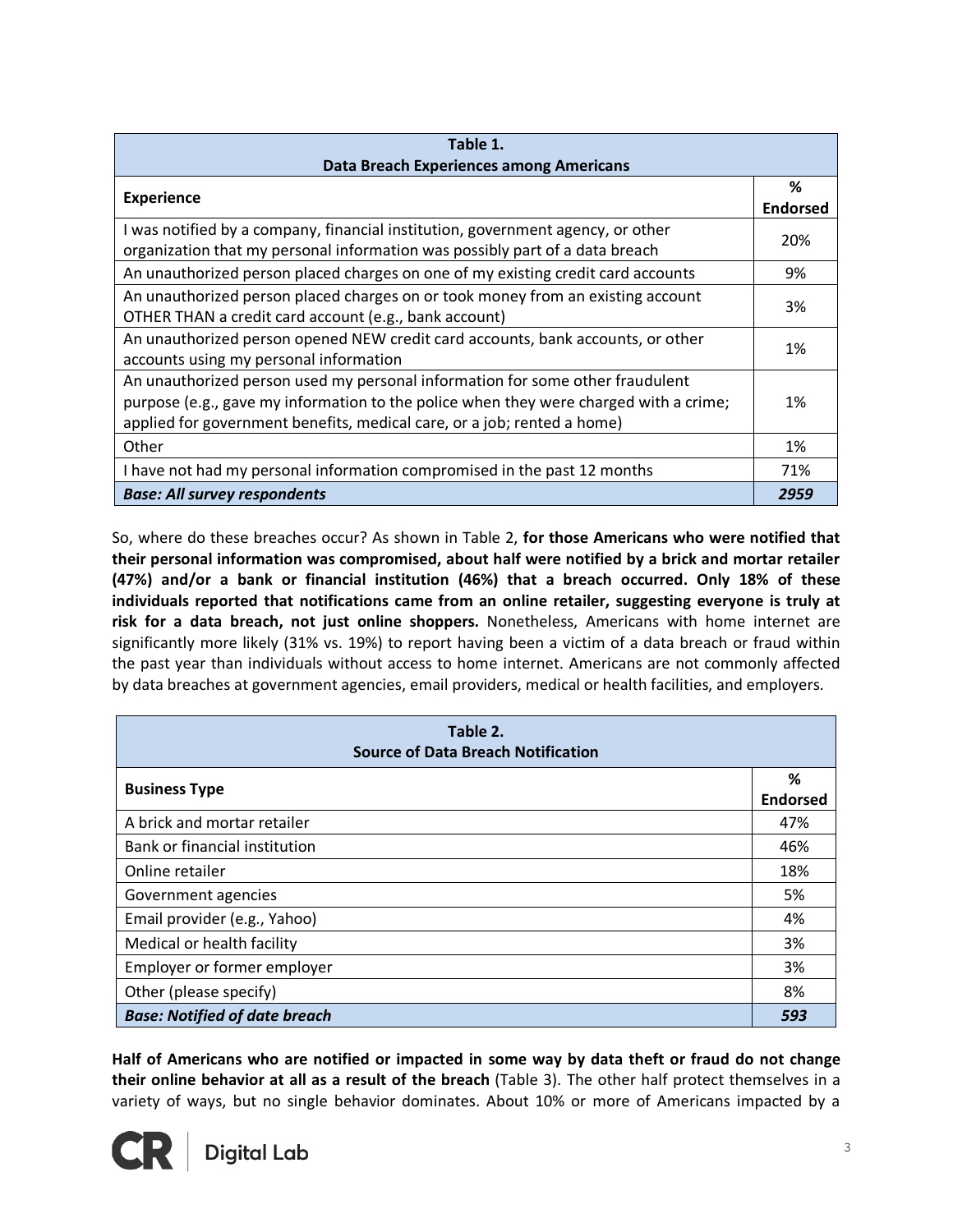breach choose to either reduce use of the internet for sending personal information (15%), stop registering or entering personal information on websites (15%), purchase or sign up for an identity protection service (14%), and/or stop using the affected website or business (10%). A common "other" write-in response is changing passwords for accounts.

| Table 3.                                                                                |                 |
|-----------------------------------------------------------------------------------------|-----------------|
| Self-Reported Online Behavior Changes After Data Breach                                 |                 |
| <b>Online Behavior</b>                                                                  | %               |
|                                                                                         | <b>Endorsed</b> |
| Reduced use of the Internet to send personal information                                | 15%             |
| Stopped registering or entering my personal information on websites                     | 15%             |
| Purchased or signed up for an identity theft or fraud protection service                | 14%             |
| Stopped using the website or business that was part of the data breach                  | 10%             |
| Reduced or eliminated use of cloud-based services (e.g., Apple iCloud, Dropbox)         | 7%              |
| Stopped purchasing items online                                                         | 6%              |
| Used cookies/tracking blocker software or browser plug-ins (e.g., Ghostery, Disconnect) | 4%              |
| Encrypted my e-mails                                                                    | 3%              |
| Used privacy-oriented search engine (e.g., DuckDuckGo, StartPage)                       | 2%              |
| Used privacy-oriented e-mail service (e.g., StartMail)                                  | 2%              |
| Used a Virtual Private Network (e.g., Astrill)                                          | 2%              |
| Other                                                                                   | 9%              |
| I have not changed my online behavior as a result of the data breach                    | 50%             |
| <b>Base: Impacted by data breach or fraud</b>                                           | 848             |

Consumers may contribute to breaches in data security themselves by disclosing personal information to unauthorized parties. This can occur during phishing attempts when fraudulent emails or websites that appear to come from reputable companies or organizations solicit account information or other sensitive materials. In the past year, only 2% of Americans report submitting personal information in response to a fraudulent email, while 94% had not. Approximately 4% of Americans were unsure if they had done so. Even though 2% is a small proportion, this number represents hundreds of thousands of Americans falling victim to these phishing schemes, which are often inexpensive to produce and difficult to trace and prosecute. Fortunately, for the population that do fall prey to a phishing scheme, 68% do not report any major negative consequences such as fraudulent transactions, losing money from a bank account, or being forced to close an account. Members of popular social networking sites, particularly Google+, Twitter, and Instagram, are more likely to be a victim of a phishing attack (2.9% vs. 1%). They are also more likely to have been a victim of a data breach (32% vs. 22%). Overall, having more social networking accounts is associated with an increased risk of data breach or successful phishing attack, but that does not necessarily mean that information submitted to these sites was exposed or used by a third party. This may merely indicate that this group has a higher level of internet activity, which can make them more vulnerable to attacks; the cause of this association is still unclear.

As the sheer amount of information we store on our computers grows, data breaches may be of particular concern for those who use a cloud-based service to handle the overflow. **Over one in four Americans (28%) report they store some type of private personal information in the cloud (Table 4), which could include documents, financial records, passwords, medical records and more.** Photographs

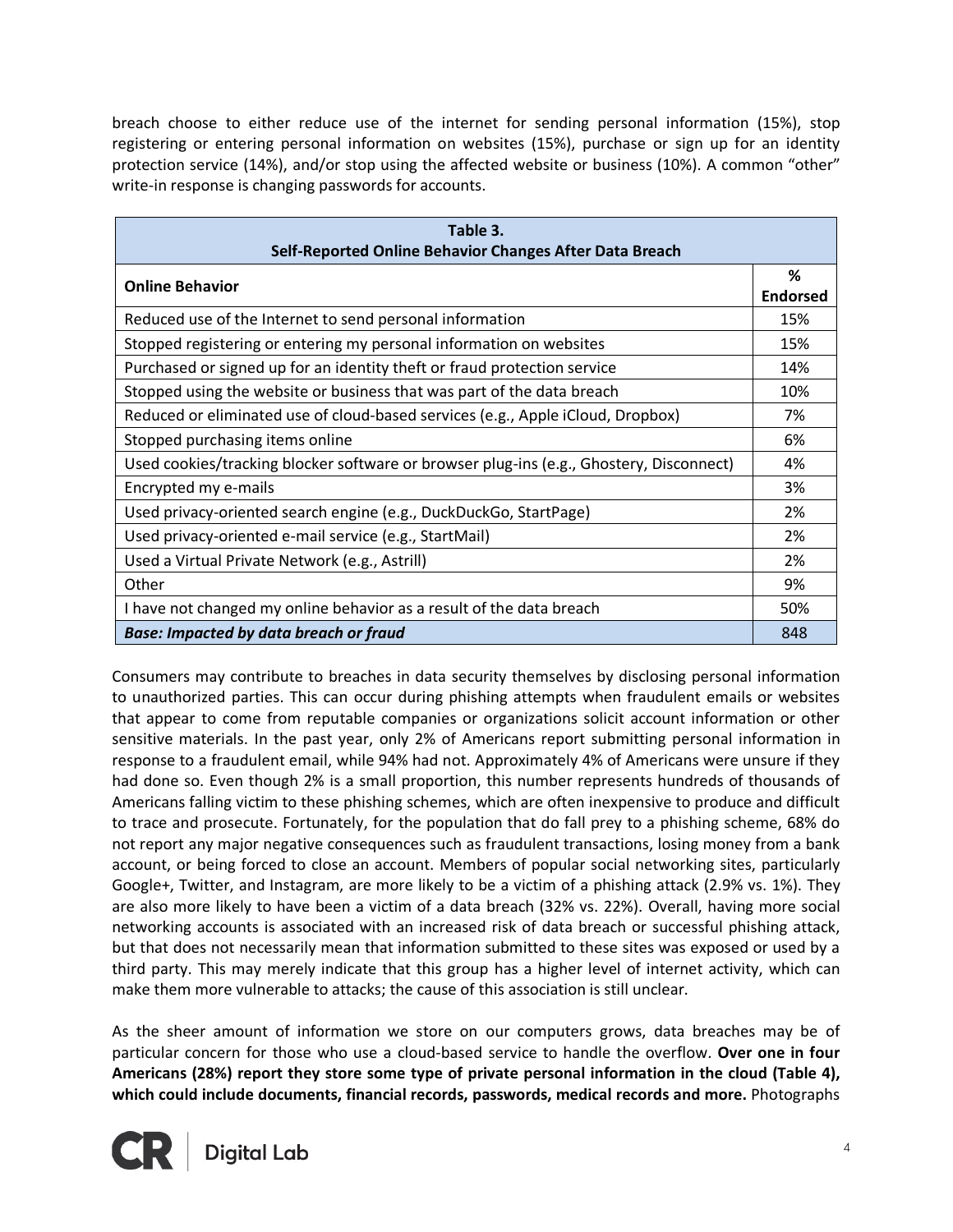are one of the more common file types stored in the cloud (21% of Americans do so). This is almost twice as many Americans as those who store documents (11%). The storage of photographs, one of the more common file types backed up in the cloud by Americans, may appear to be low risk; however, smartphones and many cameras geotag photos, which allows third parties to easily identify when and where a photo was taken. If provided access to enough photos, your entire schedule and the whereabouts of your family, friends, and valuable commodities appearing in the photographs can be ascertained.

Medical and financial records are least commonly stored in the cloud, but **about 31% of Americans report that they access their personal health information records online, most commonly through either websites maintained by their doctor (47%), health insurance company (37%), or through mobile apps (10%).** Consumers may not realize that this medical information, although not personally stored in the cloud by the patient, is in a cloud maintained by a third party.

| Table 4.<br><b>Storage of Personal Information in the Cloud</b>                                              |                      |
|--------------------------------------------------------------------------------------------------------------|----------------------|
| <b>Information Type</b>                                                                                      | ℅<br><b>Endorsed</b> |
| Photographs                                                                                                  | 21%                  |
| Documents (e.g., text, spreadsheets, presentations)                                                          | 11%                  |
| Videos                                                                                                       | 8%                   |
| Passwords                                                                                                    | 4%                   |
| Financial/tax records                                                                                        | 2%                   |
| Medical records                                                                                              | 2%                   |
| Other (please specify)                                                                                       | 1%                   |
| I have not stored any PRIVATE PERSONAL INFORMATION on a cloud-based service during<br>the past twelve months | 72%                  |
| <b>Base: All survey respondents</b>                                                                          | 2952                 |

People unknowingly share data every day, and many do it with the best intentions hoping to increase their security. For example, many cloud-based backup services, like Carbonite®, will by default store all files on your computer in a cloud accessible to you anywhere online. Unfortunately, this can presumably give hackers full access to your files should they obtain the username or password to your account. Individuals may also not understand that all email is stored in the cloud, including any sensitive documents attached to emails sent or received. Even though only 16% of Americans are either somewhat or very willing to allow websites and mobile apps access to personal information and online activity to personalize content and provide advertising, a greater number of consumers may nonetheless be making this information available unknowingly. Overall, Americans who store information in a cloudbased service are significantly more likely (30% vs. 17%) to have been a victim of any data breach or fraud within the past year.

#### **Smartphone Safety**

Most Americans now own a smartphone, and every year the potential uses for smartphones in commerce and daily activities increase. The advent of mobile payment services in particular have transformed the smartphone into a virtual wallet, partially freeing consumers from the clutter of paper

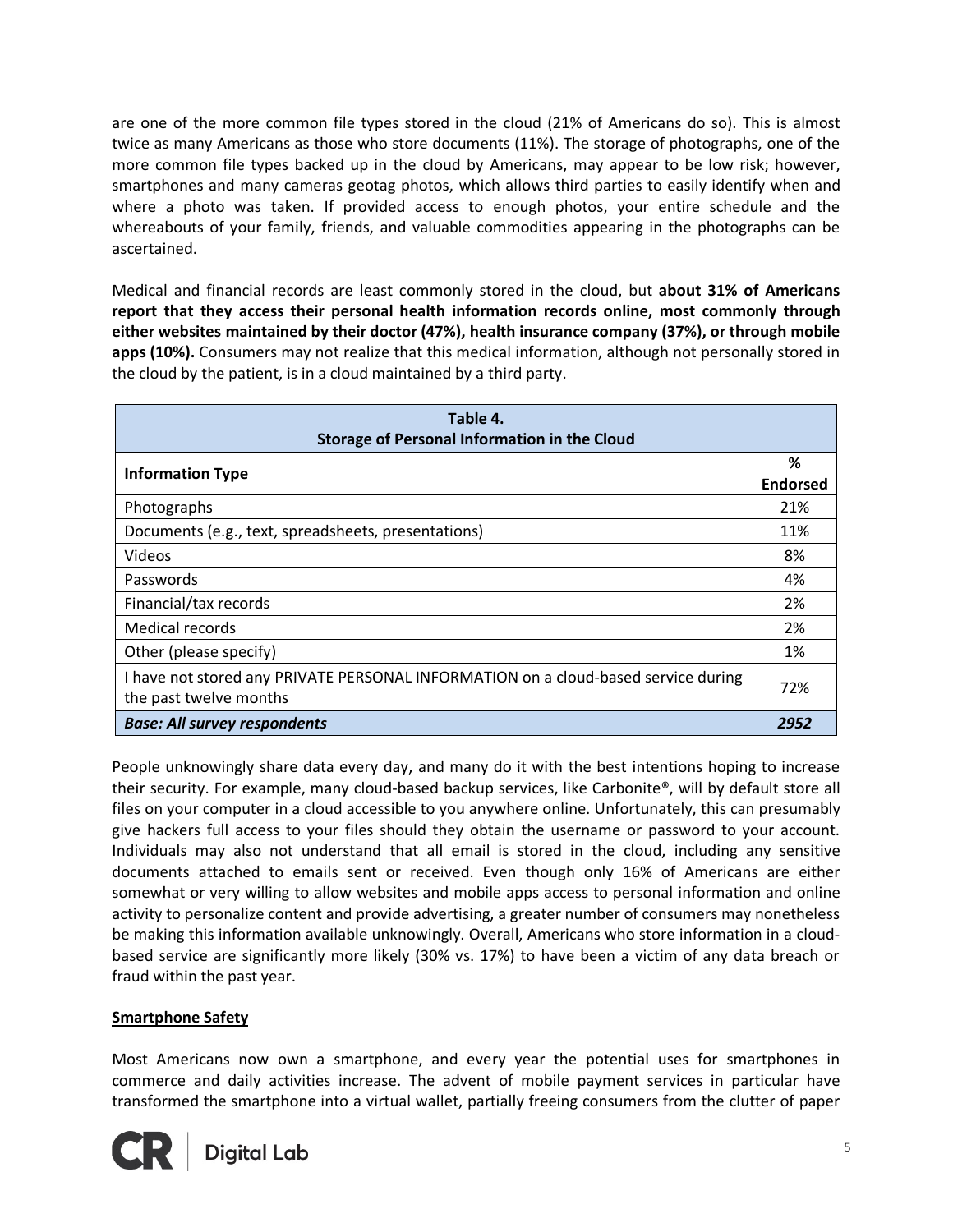bills, credit cards and change. Frequent visits to the bank teller are also a thing of the past for many people who now deposit checks over their phone. In fact, depositing checks was the most frequent of six uses we asked American smartphone owners about. **One in five smartphone owners has submitted a mobile check deposit within the past year** (Table 5), potentially limiting traffic to banks for smaller transactions. Oddly enough, the number of bank branches (now over 95,000) isn't dropping dramatically just yet, as banks still feel the need to personally connect with customers. $2$ 

| Table 5.<br><b>Smartphone Feature Usage within the Past Year</b>                                         |                      |
|----------------------------------------------------------------------------------------------------------|----------------------|
| <b>Feature Use</b>                                                                                       | %<br><b>Endorsed</b> |
| Deposited a check by scanning it with the phone                                                          | 21%                  |
| Used phone as a boarding pass or ticket for an airplane, train or other form of public<br>transportation | 14%                  |
| Made purchase(s) at a retail store (e.g., grocery store, electronics store, clothing store,<br>etc.)     | 12%                  |
| Used phone as a ticket for a sporting event, concert, movie, performance, festival or play               | 10%                  |
| Made purchase(s) at a coffee shop                                                                        | 9%                   |
| Made purchase(s) at a restaurant                                                                         | 7%                   |
| Made other type of purchase with smartphone (please specify)                                             | 6%                   |
| None of the above                                                                                        | 58%                  |
| <b>Base: Smartphone owners</b>                                                                           | 1834                 |

Slightly over one in 10 smartphone owners use a mobile phone as a ticket for public transportation (14%) and/or make purchases at retail stores (12%). Food and beverage purchases are also made on smartphones by many owners, although slightly less commonly. Still, **58% of smartphone owners do not typically make purchases on their phone, deposit checks, or use their phone as a ticket or pass.** Overall, smartphone owners who use their phone to make payments are significantly more likely (40% vs. 31%) to have been a victim of any data breach or fraud within the past year.

Although many consumers make purchases of some sort on their smartphones, most Americans do so the more traditional way: entering a credit card or using a PayPal-type service at checkout. That said, many of the nearly one-third of Americans who have tried mobile payment services, such as Apple Pay, end up using these services on a recurring basis throughout the year (Figure 1).

 <sup>2</sup> http://www.biztimes.com/article/20141208/MAGAZINE03/312059979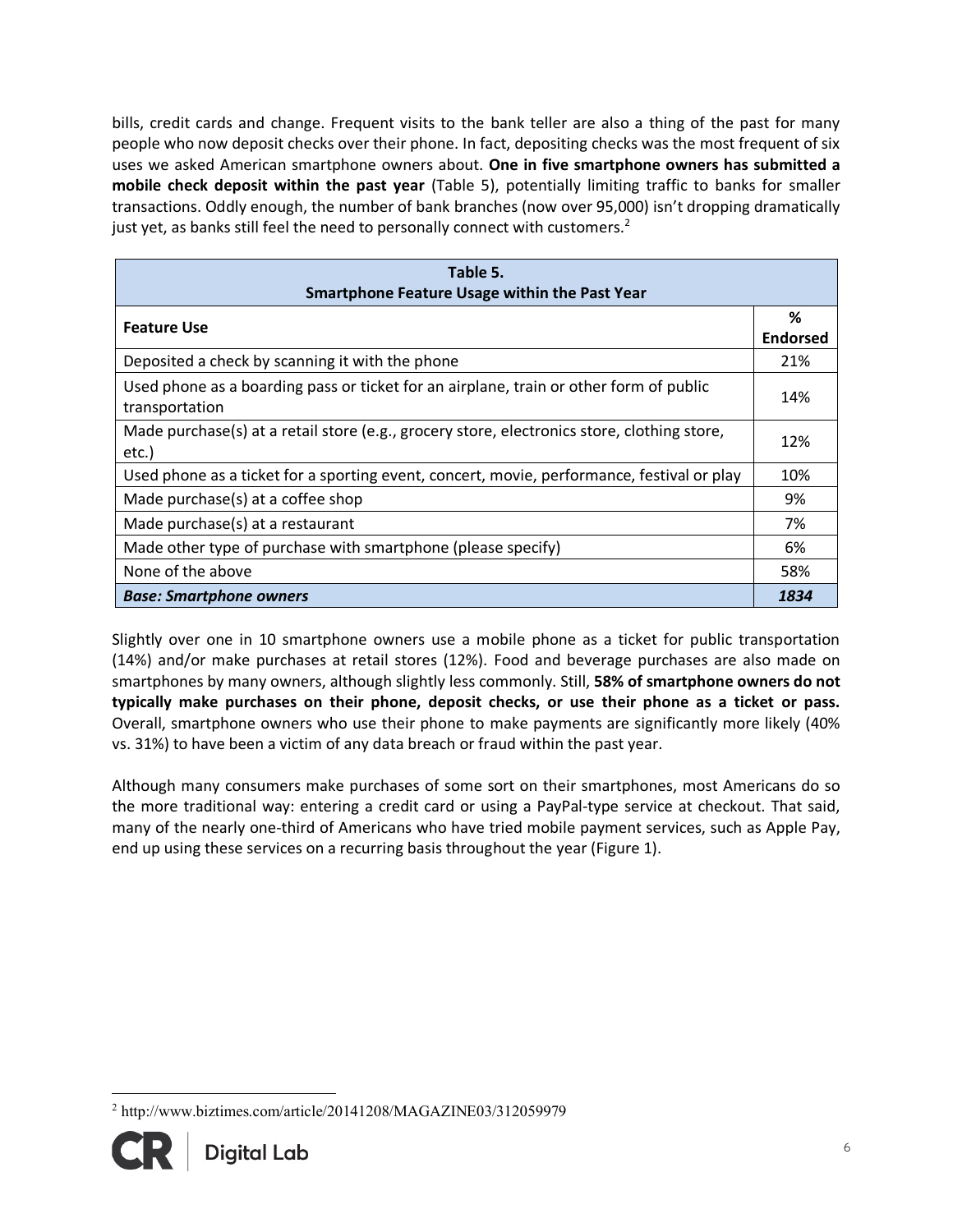**Figure 1. Frequency of In-Person Transaction Mobile Payment Use (e.g., Apple Pay) Among Smartphone Shoppers**



Even though smartphones have not yet become the ubiquitous modern-day credit card, smartphones still may contain a significant amount of sensitive information including locations, browser history, passwords, or other information stored by their owners. Thus, keeping smartphones in a secure location and enabling security features is important for keeping information safe. Most Americans have been successful at keeping track of their phone: **only 3% of smartphone owners lost or had their phone stolen within the past year.** However, over one-third of these owners never found their phone.

Carelessness in terms of the physical storage of a smartphone is certainly a risk factor reducing data security due to the increased likelihood of losing the phone or being a victim of theft. But even beyond that, smartphone owners who have their phone stolen are twice as likely (66% vs. 33%) to be a victim of data breach or fraud as well as phishing attacks (15% vs. 3%)<sup>3</sup>, which may suggest that these people are negligent in other ways. Keeping track of one's smartphone is necessary but not sufficient to keep sensitive information safe. Other strategies are also important, and include screen locks, data backups, antivirus software, and remote locking or data wiping applications. Unfortunately, one in three smartphone owners do not report having taken any of these measures to protect their device in the past year, and no one method is used by most consumers (Table 6). Overall, Americans who own a smartphone or tablet are significantly more likely (33% vs. 19%) to have been a victim of data breach or fraud within the past year.

<sup>&</sup>lt;sup>3</sup> Please note that although there is a statistical relationship between individual phone theft and fraud victimization, this does not indicate that the theft was a cause of the separate case of fraud. This is also the case with other cross-tabulations and correlations presented in this report.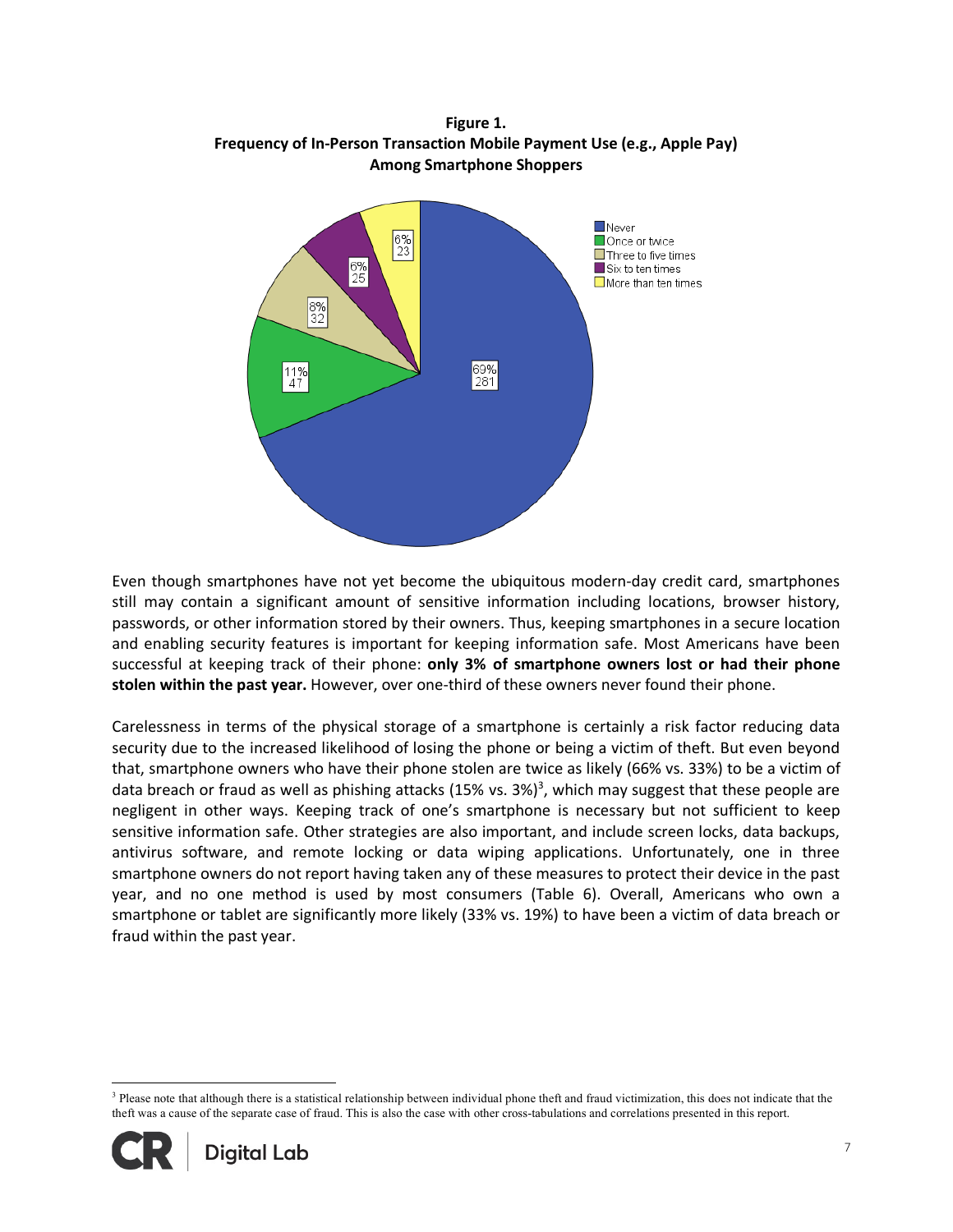| Table 6.<br><b>Smartphone Security Measures Taken</b>                                                                    |                      |
|--------------------------------------------------------------------------------------------------------------------------|----------------------|
| <b>Security Measure</b>                                                                                                  | ℅<br><b>Endorsed</b> |
| Set a screen-lock with a 4-digit PIN                                                                                     | 36%                  |
| Backed-up your data (e.g., photographs, contacts and other files) to a computer and/or<br>online service                 | 33%                  |
| Set a stronger screen-lock measure, such as a PIN longer than 4-digits, a password,<br>fingerprint, or an unlock pattern | 21%                  |
| Installed software that can remotely locate and secure your smartphone                                                   | 17%                  |
| Installed an antivirus app                                                                                               | 16%                  |
| Used security features of the phone other than a screen-lock (e.g., encryption)                                          | 11%                  |
| Installed software that can remotely erase the contents of your smartphone                                               | 10%                  |
| Other                                                                                                                    | 1%                   |
| I have not taken any security measures to protect my smartphone from loss or<br>unauthorized access                      | 34%                  |
| <b>Base: Smartphone owners</b>                                                                                           | 1831                 |

The most common smartphone security measures taken by owners include setting a four-digit screen lock (36%) and backing up phone data to a computer or using an online service (33%). Stronger screen lock security measures, such as a PIN longer than four digits or a fingerprint, are only used by one in five smartphone owners. **Although commonly available at no cost, only 10% of consumers report they have actively installed software that can remotely erase the content of their smartphones.** It is also possible they do not know that their phone may come with software installed for this purpose (e.g., Find my iPhone, Android Device Manager). There does also appear to be a relationship between techsavviness and security behaviors. Smartphone owners who have used their phone to make purchases are more likely to take security precautions such as using a screen lock with a 4 digit pin (46% vs. 33%).

#### **Social Media and Cyberbullying**

According to our survey, over two-thirds (71%) of American adults belong to one of the top six popular social networks, including Facebook, LinkedIn, Google+, Twitter, Pinterest, and Instagram, and have maintained an active membership within the past 12 months. It is no wonder, then, that parents may be rather lenient when it comes to restricting their own children's internet use. In fact, **almost half (46%) of parents who provide internet access to their children via a computer, tablet, smartphone, or iPod Touch report that one of those children is under 11 years old (Table 7).**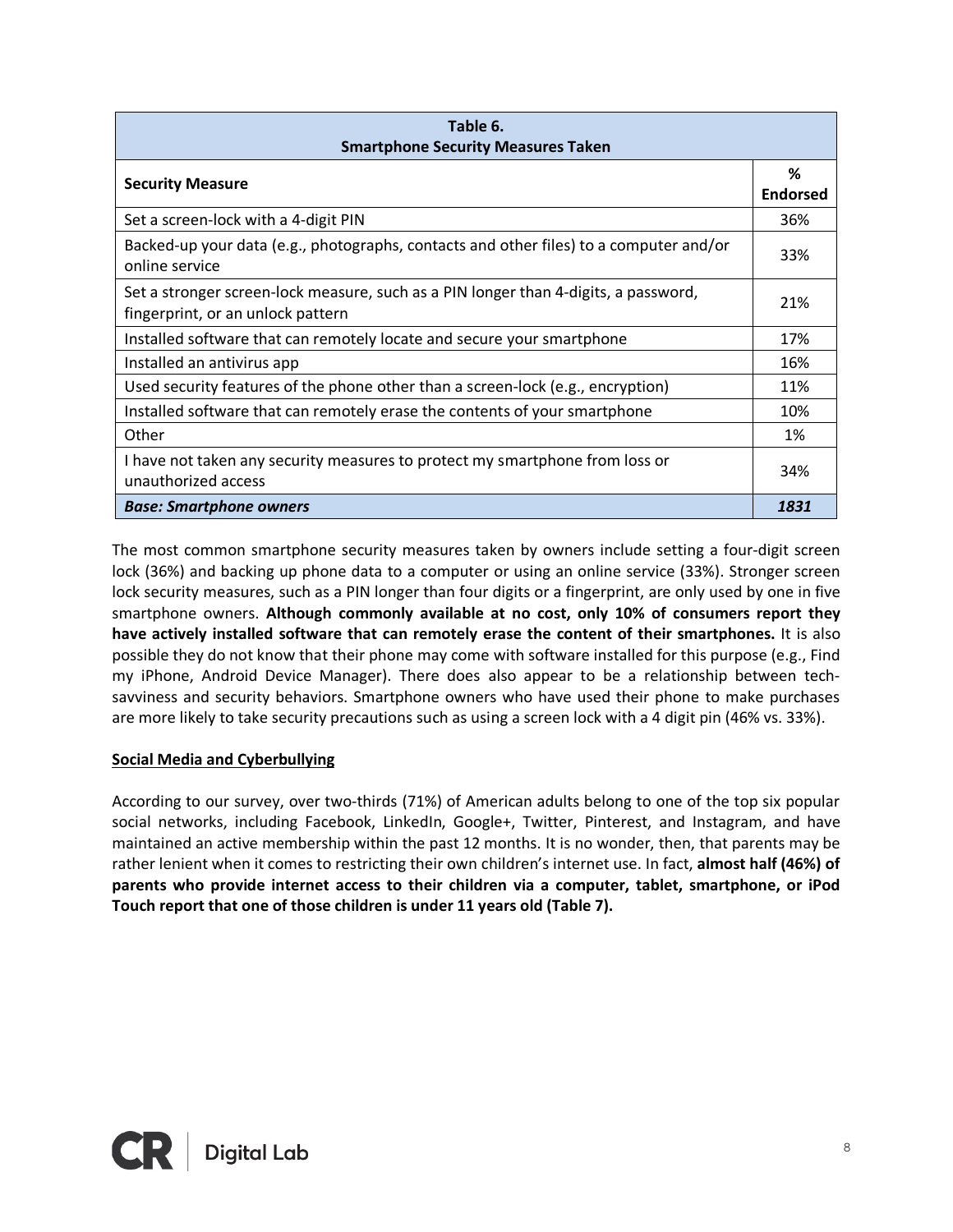| Table 7.<br>Age Breakdown of Children with Access to the Internet* |                      |
|--------------------------------------------------------------------|----------------------|
| <b>Age of Child</b>                                                | %<br><b>Endorsed</b> |
| 10 or younger                                                      | 46%                  |
| 11 or 12                                                           | 26%                  |
| 13                                                                 | 12%                  |
| 14                                                                 | 12%                  |
| 15                                                                 | 11%                  |
| 16                                                                 | 11%                  |
| 17                                                                 | 14%                  |
| None of the above                                                  | 3%                   |
| Base: Parents with children <18 who are given internet access      | 668                  |

\*Note: Percentages are not based on total number of children, but rather: among the parents who reported that at least one child has access to the internet, what percentage had at least one of a given age with access.

Nonetheless, parents still experience some concern about their children's online behavior, but what about? **Over half of parents (52%) worry most about their child viewing adult-oriented material while online (Table 8). Among the other top worries include meeting or interacting with strangers (49%) and being distracted from schoolwork or other responsibilities (46%).** More than twice as many parents are concerned about their child getting bullied (26%) than bullying others (11%). In fact, bullying others was the least common concern among parents.

| Table 8.<br>Parents Top Concerns about Children's Internet Use |                 |
|----------------------------------------------------------------|-----------------|
|                                                                | %               |
| <b>Parental Concern</b>                                        | <b>Endorsed</b> |
| View adult-oriented material                                   | 52%             |
| Meet or interact with strangers                                | 49%             |
| Be distracted from their school work or other responsibilities | 46%             |
| Share things you don't want them to                            | 38%             |
| View aggressive or violent material                            | 35%             |
| Incur charges from websites or apps                            | 27%             |
| Get bullied on social networking websites                      | 26%             |
| Learn information that contradicts what they've been taught    | 16%             |
| Bully others on social networking websites                     | 11%             |
| Other                                                          | 2%              |
| I do not worry when my children are online                     | 18%             |
| Base: Parents with children <18 who have internet access       | 667             |

**Only 4% of parents report that their child has been bullied online in some way but 9% of parents were unsure.** For those children who did suffer cyberbullying, most parents (70%) reported that it occurred on a social networking site, rather than a news media site, gaming site, or other location.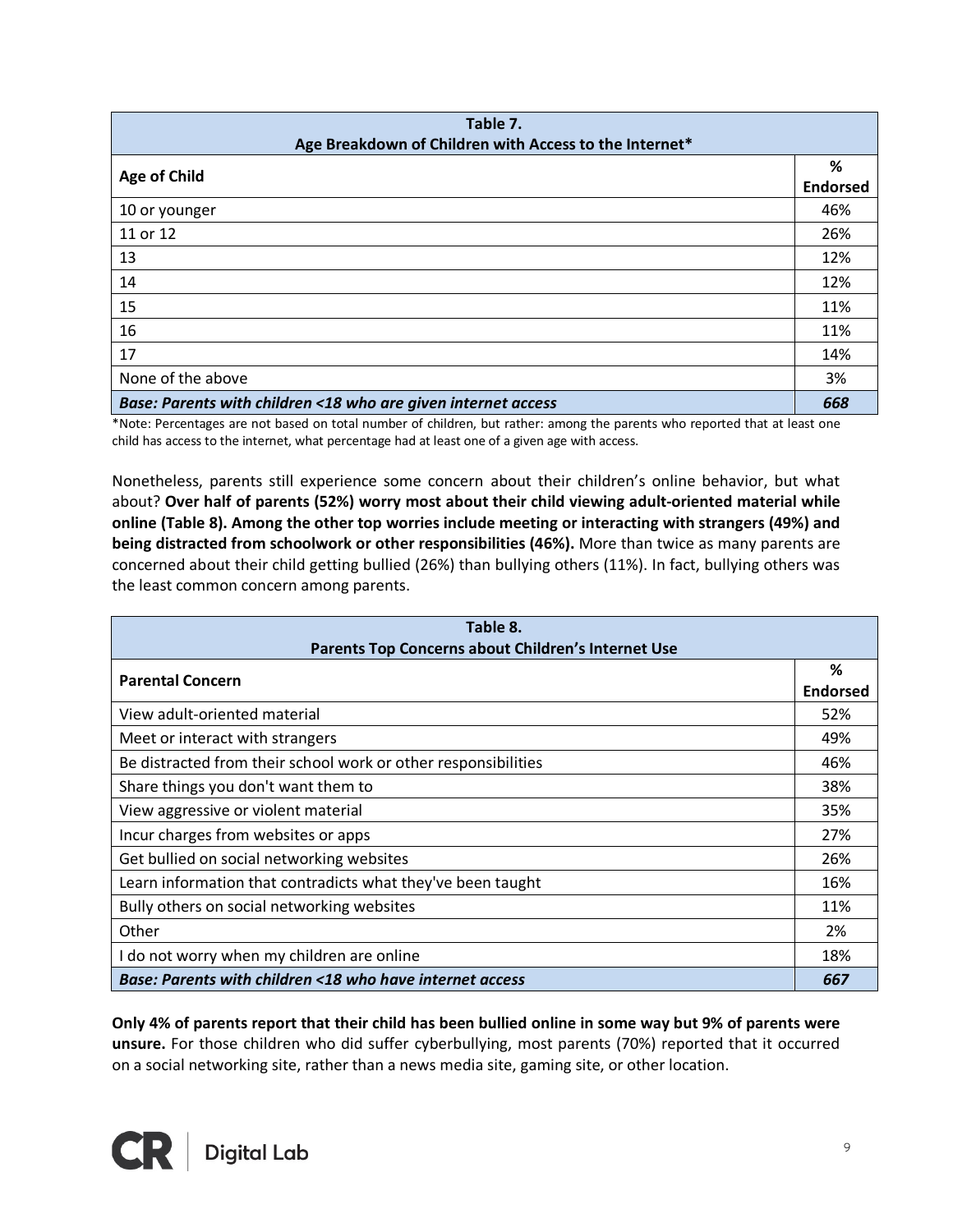#### **The Smart Lifestyle**

Devices that are not internet-enabled may one day go the way of the cassette, giving their owners the nostalgic feeling of being disconnected. Those days are not yet here, however, and **only 10% of Americans have used the emerging wearable devices such as sleep trackers, smart clothing, smart glasses, wearable activity monitors, or smartwatches in the past year** (Table 8). This reticence to engage is not likely to be short lived; about nine in 10 Americans have no intention of purchasing these devices in the near future. The internet-enabled device that Americans are most likely to purchase in the near future is a wearable activity monitor such as a pedometer or Fit Bit. Only 6% of consumers are interested in this device, however.

| Table 8.<br>American Use of Wearable Internet-Enabled Electronic Devices              |                      |
|---------------------------------------------------------------------------------------|----------------------|
| Wearable Internet-Enabled Device                                                      | %<br><b>Endorsed</b> |
| Wearable activity monitor (e.g., pedometer; Fitbit, Smart jewelry)                    | 6%                   |
| Sleep tracker (that may or may not be attached to an activity monitor such as Fitbit) | 4%                   |
| Smart glasses (e.g., Google Glass)                                                    | 1%                   |
| Wearable computer/Smartwatch (e.g., Pebble Watch)                                     | 1%                   |
| Smart clothing (to monitor heart rate, etc.)                                          | 1%                   |
| Wearable electronics for pets                                                         | 0%                   |
| Other                                                                                 | 0%                   |
| I have not used any wearable internet-enabled devices in the past twelve months       | 90%                  |
| <b>Base: All survey respondents</b>                                                   | 2983                 |

Desire for internet-enabled devices in the home is somewhat higher, as they allow users to interface with their home appliances and electronics for reasons that range from safety to convenience. Unlike wearable electronics, the smart home devices do not necessitate a nontraditional appearance (e.g., donning smart glasses) or a keen interest in personal health. Also, these devices have been around for purchase for a longer time period. **As such, a higher percentage of Americans (33%) have some type of device in their home that can be controlled by a smartphone, tablet, or computer** (Table 9).

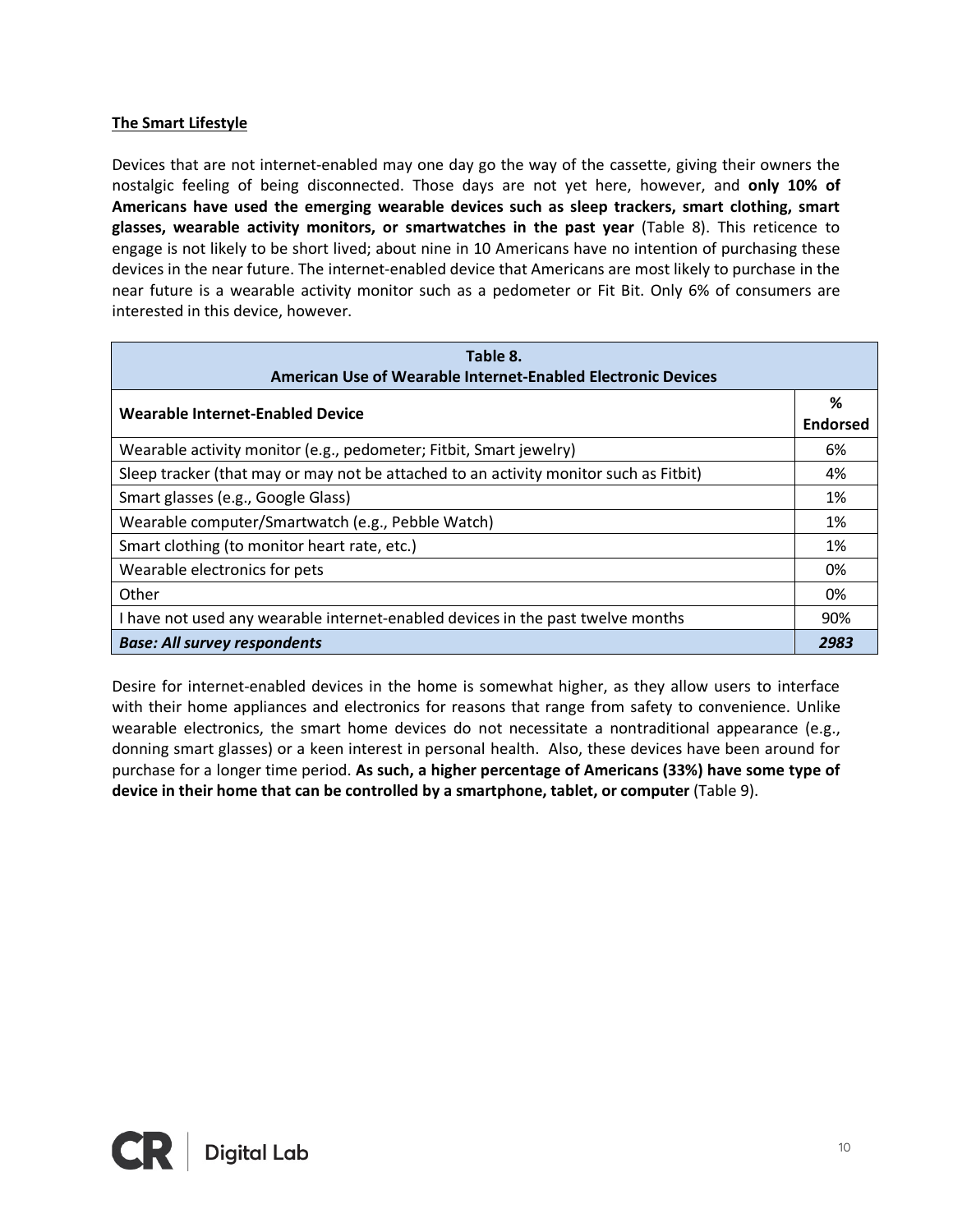| Table 9.<br>Internet-Enabled/Controllable Devices in the Home |                      |
|---------------------------------------------------------------|----------------------|
| <b>Home Internet-Enabled Device</b>                           | %<br><b>Endorsed</b> |
| Television                                                    | 13%                  |
| Gaming console (e.g., Xbox)                                   | 5%                   |
| Alarm system                                                  | 5%                   |
| Radio                                                         | 4%                   |
| Thermostat                                                    | 3%                   |
| Indoor camera/monitor (e.g., a nanny cam)                     | 2%                   |
| Lighting system/bulbs                                         | 2%                   |
| Garage door opener                                            | 2%                   |
| Door lock                                                     | 2%                   |
| Outdoor camera                                                | 1%                   |
| Washer and/or dryer                                           | 1%                   |
| Smoke and/or carbon monoxide detector                         | 1%                   |
| Kitchen appliance(s)                                          | 1%                   |
| <b>Baby Monitor</b>                                           | 1%                   |
| Water meter                                                   | 1%                   |
| Power meter                                                   | 0%                   |
| Generator                                                     | 0%                   |
| Other (please specify)                                        | 2%                   |
| There are no such devices in my home                          | 77%                  |
| <b>Base: All survey respondents</b>                           | 2919                 |

**The most popular smart device owned by Americans is a television**. Interestingly, a TV would not necessarily be controlled outside the home by a mobile device, unless it was to schedule the recording of programs, in which case it would be the DVR that would be internet-enabled. Many uses presumably involve changing channels or using smart features of the television that often are used when the owner is still in the home.

#### **Predictors of Data Breach and Phishing Victimization**

To better identify online behaviors that are uniquely associated with data breaches and phishing victimization, we utilized a form of predictive modeling known as forward regression. Several unique characteristics and behaviors were associated with both the profile of a consumer who had been the victim of a data breach and, separately, a phishing attack. Please note that in many or most instances, the data breach is no fault of the consumer, and associated characteristics do not indicate cause. Additionally, specific online behaviors related to data breach or phishing victimization may simply serve as a proxy for increased internet or mobile technology usage and not result from the identified behavior.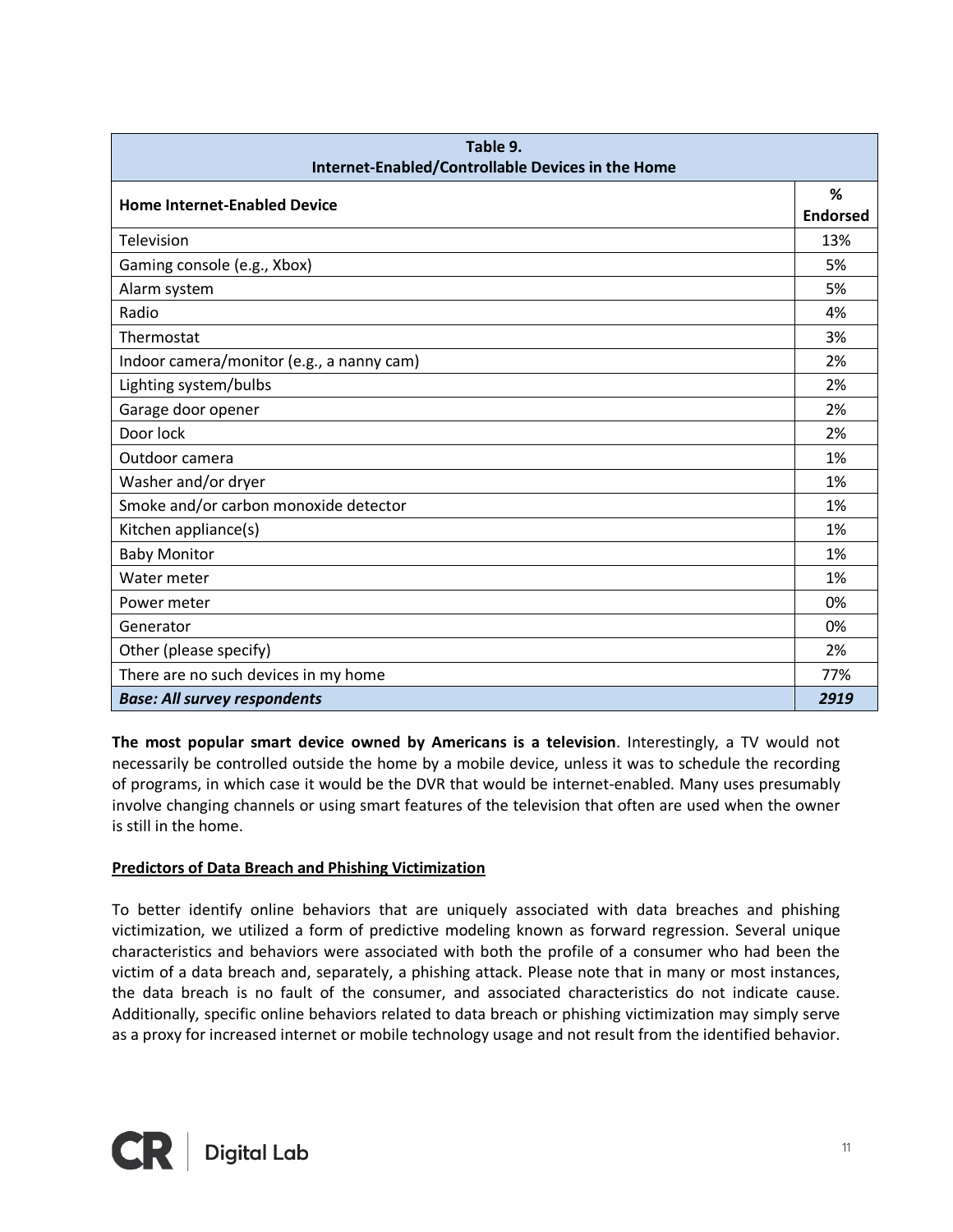Demographically, victims of a data breach were more likely to be:

- older
- female
- higher household incomes
- higher levels of education

Online behaviors associated with increased likelihood of data breach included:

- using a phone as a boarding pass or ticket for transportation
- having had their phone stolen
- storing photographs in the cloud
- accessing health information online (particularly from websites maintained by a health insurance company)
- being familiar with the terms *deep* or *dark web*
- intending to purchase wearable internet-enabled devices
- having smart home devices
- having children under 18 with access to the internet

Consumers who were **not** part of a data breach were more likely to have:

• set a four-digit pin screen lock on their phone

On the other hand, victims of a phishing attack are more likely to be:

- younger
- less educated
- lower household income
- male

Online behaviors associated with increased likelihood of a phishing attack included:

- made a purchase at a restaurant with a smartphone
- stored videos, passwords, and financial records (but not documents) in the cloud
- access their health information electronically
- be open to websites and apps collecting information for marketing purposes
- fear their children getting bullied on social networking websites relative to other parental concerns

Consumers who were **not** a victim of a phishing attack were more likely to have:

• set a stronger screen-lock measure on their smartphone (such as a fingerprint)

Overall, both data breaches and phishing attacks appear to have some selectivity with regard to which populations they impact. Data breaches appear to adversely impact higher socioeconomic (SES) individuals who are more engaged in mobile and wireless technologies. Phishing attacks also target those highly engaged online, but in this case, the Americans are typically of lower SES.